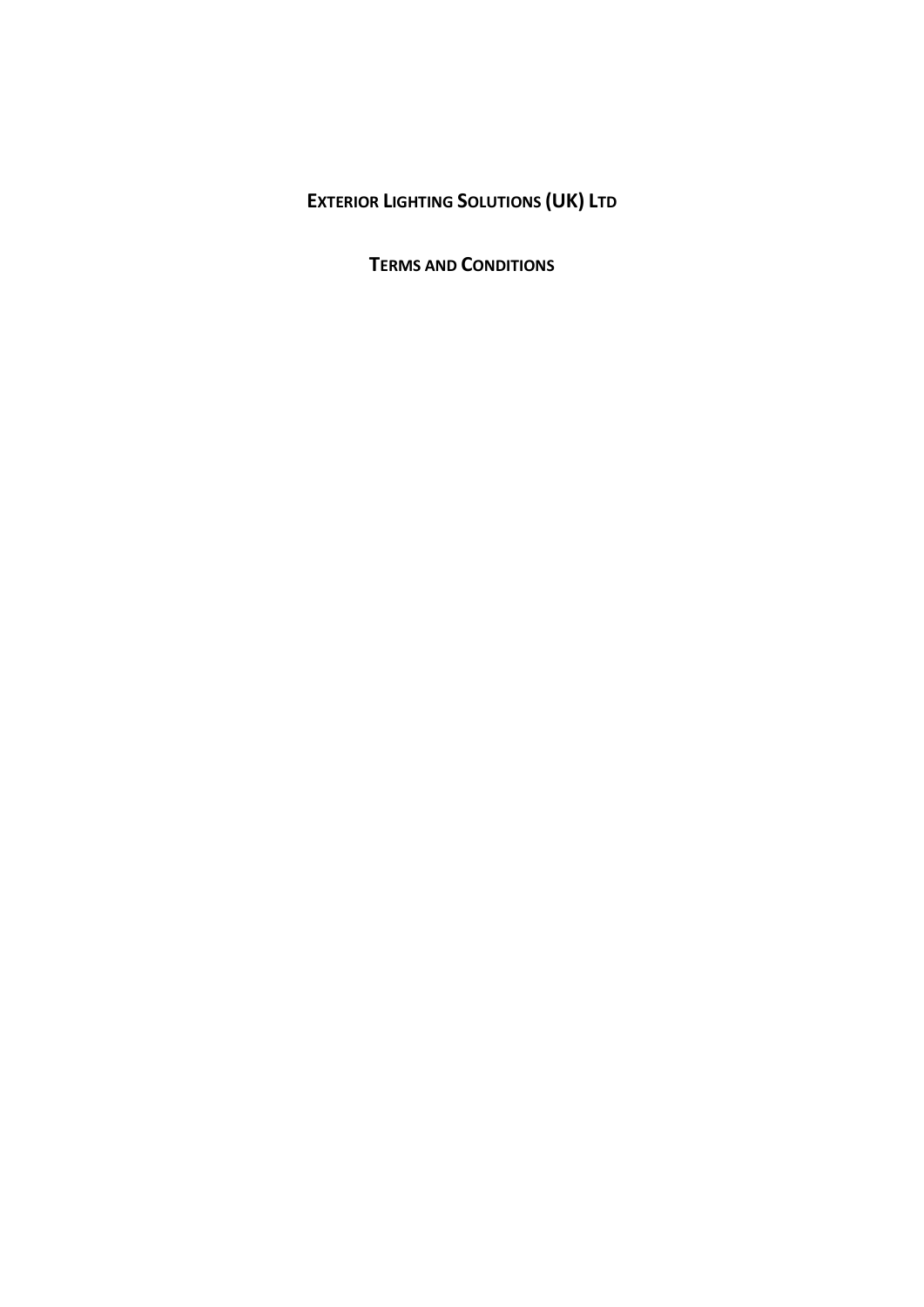# **CONTENTS**

# **CLAUSE**

| 1.               |  |
|------------------|--|
| 2.               |  |
| 3.               |  |
| $\overline{4}$ . |  |
| 5.               |  |
| 6.               |  |
| 7.               |  |
| 8.               |  |
| 9.               |  |
| 10.              |  |
| 11.              |  |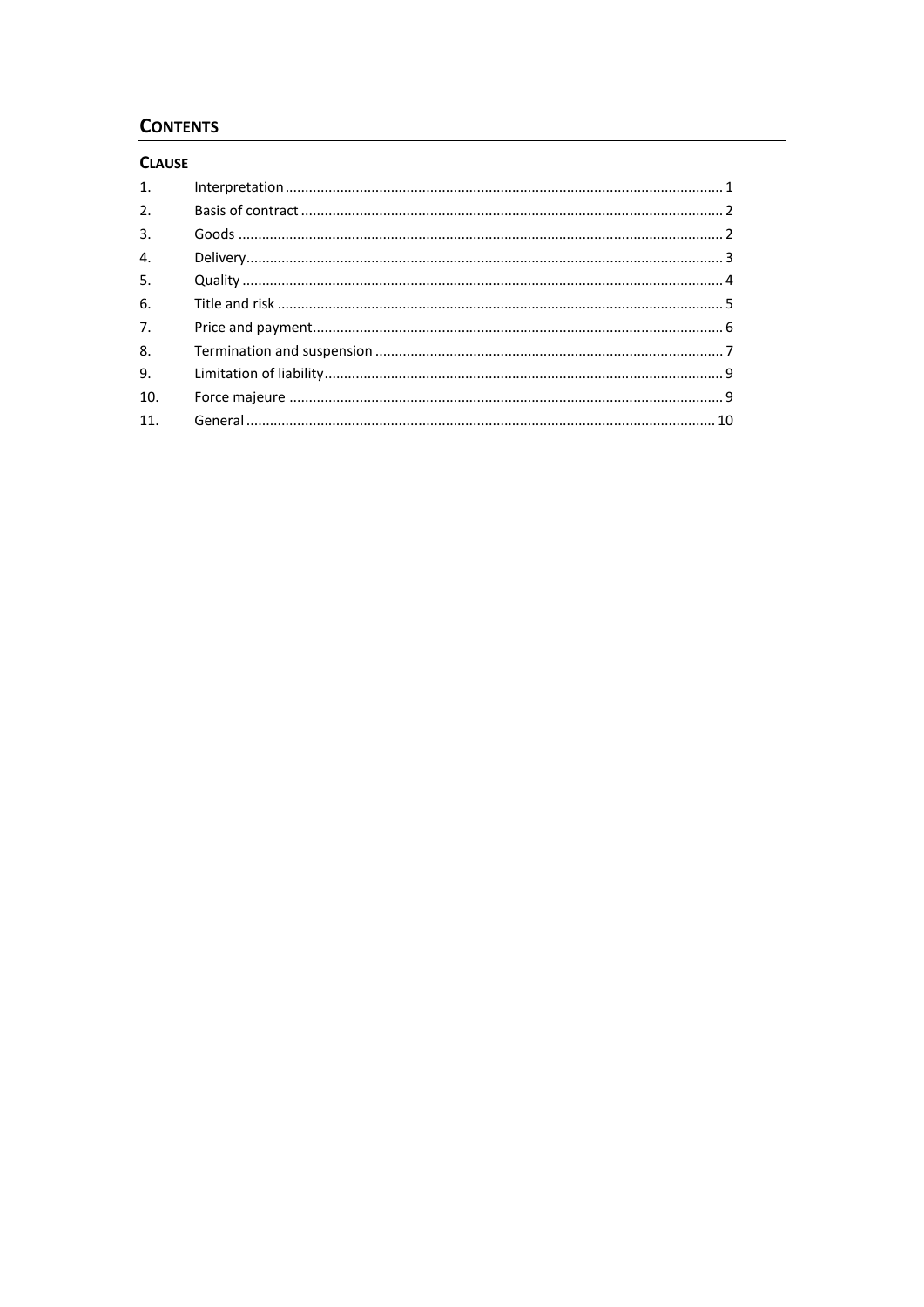#### **1. INTERPRETATION**

1.1 **Definitions.** In these Conditions, the following definitions apply:

**Business Day:** a day other than a Saturday, Sunday or public holiday in England when banks in London are open for business.

**Conditions:** the terms and conditions set out in this document as amended from time to time in accordance with clause 11.2.

**Contract:** the contract between the Supplier and the Customer for the sale and purchase of the Goods in accordance with these Conditions.

**Customer:** the person or firm who purchases the Goods from the Supplier.

**Force Majeure Event:** has the meaning given in clause 10.

**Goods:** the goods (or any part of them) set out in the Order.

**Order:** the Customer's order for the Goods, as set out in the Customer's purchase order form which accompanies these terms and conditions.

**Specification:** any specification for the Goods, including the bill of quantities, any related plans and drawings, that is agreed in writing by the Customer and the Supplier.

**Supplier:** Exterior Lighting Solutions (UK) Ltd (registered in England and Wales with company number 05617706).

- 1.2 **Construction.** In these Conditions, the following rules apply:
	- (a) A **person** includes a natural person, corporate or unincorporated body (whether or not having separate legal personality).
	- (b) A reference to a party includes its personal representatives, successors or permitted assigns.
	- (c) A reference to a statute or statutory provision is a reference to such statute or provision as amended or re-enacted. A reference to a statute or statutory provision includes any subordinate legislation made under that statute or statutory provision, as amended or re-enacted.
	- (d) Any phrase introduced by the terms **including**, **include**, **in particular** or any similar expression shall be construed as illustrative and shall not limit the sense of the words preceding those terms.
	- (e) A reference to **writing** or **written** includes faxes and emails.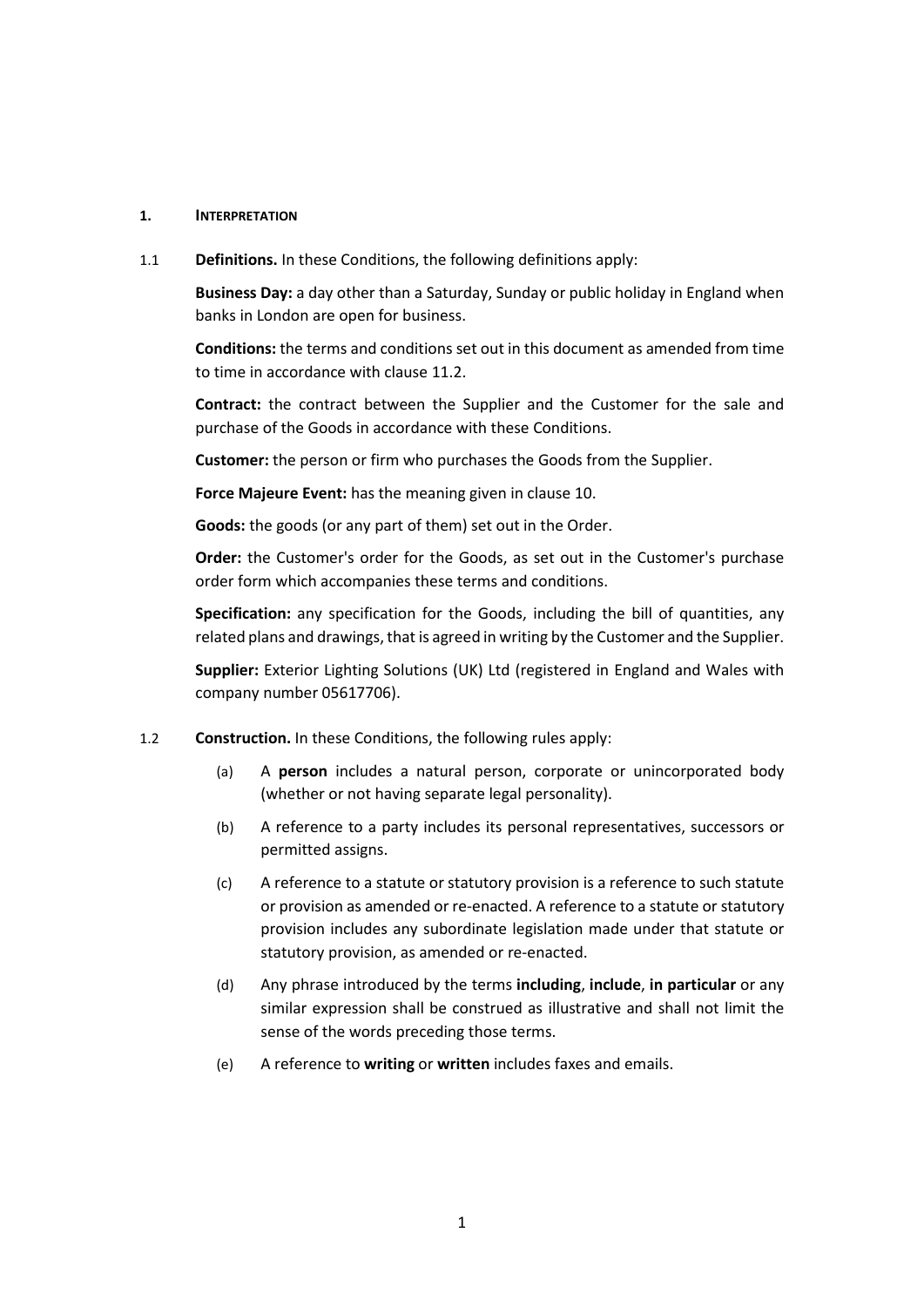#### **2. BASIS OF CONTRACT**

- 2.1 These Conditions apply to the Contract to the exclusion of any other terms that the Customer seeks to impose or incorporate, or which are implied by trade, custom, practice or course of dealing.
- 2.2 The Order constitutes an offer by the Customer to purchase the Goods in accordance with these Conditions. The Customer is responsible for ensuring that the terms of the Order and any applicable Specification submitted by the Customer are complete and accurate. It is the Customer's responsibility to ensure that the Specification is suitable for the Goods being used in the intended environment and for the desired purpose.
- 2.3 The Order shall only be deemed to be accepted when the Supplier issues a written acceptance of the Order, at which point the Contract shall come into existence.
- 2.4 The Contract constitutes the entire agreement between the parties. The Customer acknowledges that it has not relied on any statement, promise, representation, assurance or warranty made or given by or on behalf of the Supplier which is not set out in the Contract.
- 2.5 Any samples, drawings, descriptive matter, or advertising produced by the Supplier and any descriptions or illustrations contained in the Supplier's catalogues or brochures are produced for the sole purpose of giving an approximate idea of the Goods described in them. They shall not form part of the Contract or have any contractual force.
- 2.6 A quotation for the Goods given by the Supplier shall not constitute an offer. A quotation shall only be valid for a period of 30 days from its date of issue.

#### **3. GOODS**

- 3.1 The Goods are described in the Specification.
- 3.2 To the extent that the Goods are to be manufactured in accordance with a Specification supplied by the Customer, the Customer shall indemnify the Supplier against all liabilities, costs, expenses, damages and losses (including any direct, indirect or consequential losses, loss of profit, loss of reputation and all interest, penalties and legal and other reasonable professional costs and expenses) suffered or incurred by the Supplier in connection with any claim made against the Supplier for actual or alleged infringement of a third party's intellectual property rights arising out of or in connection with the Supplier's use of the Specification. This clause 3.2 shall survive termination of the Contract.
- 3.3 The Supplier reserves the right to amend the Specification if required by any applicable statutory or regulatory requirements.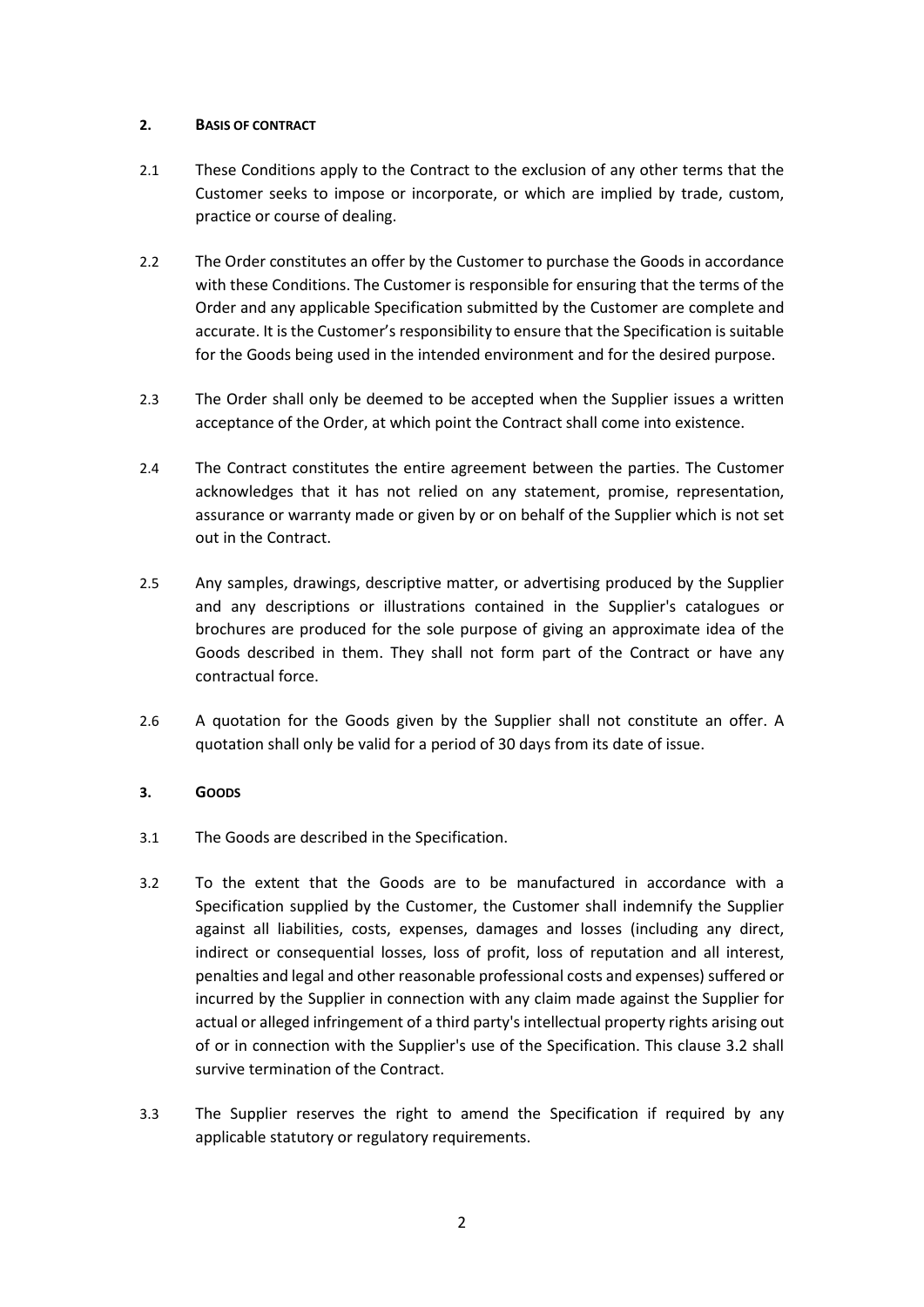3.4 If the Supplier's manufacturer is unable to provide the Goods or any part of the Goods to the Supplier, the supplier will offer an alternative to the Goods or a full refund of the

#### **4. DELIVERY**

- 4.1 The Supplier shall deliver the Goods to the location set out in the Order or such other location as the parties may agree (**Delivery Location**) at any time after the Supplier notifies the Customer that the Goods are ready.
- 4.2 Delivery of the Goods shall be completed on the Goods' arrival at the Delivery Location or on collection of the Goods by the Buyer.
- 4.3 Any dates quoted for delivery are approximate only, and the time of delivery is not of the essence. The Supplier shall not be liable for any delay in delivery of the Goods that is caused by a Force Majeure Event, a delay caused by the Supplier's manufacturer or the Customer's failure to provide the Supplier with adequate delivery instructions or any other instructions that are relevant to the supply of the Goods.
- 4.4 If the Supplier fails to deliver the Goods, its liability shall be limited to the costs and expenses incurred by the Customer in obtaining replacement goods of similar description and quality in the cheapest market available, less the price of the Goods. The Supplier shall have no liability for any failure to deliver the Goods to the extent that such failure is caused by a Force Majeure Event or the Customer's failure to provide the Supplier with adequate delivery instructions or any other instructions that are relevant to the supply of the Goods.
- 4.5 If the Customer fails to take delivery or collect the Goods or an instalment of the Goods within 3 Business Days of the Supplier notifying the Customer that the Customer must do so, then, except where such failure or delay is caused by a Force Majeure Event or the Supplier's failure to comply with its obligations under the Contract:
	- (a) delivery of the Goods shall be deemed to have been completed at 9:00 am on the third Business Day after the day on which the Supplier notified the Customer that the Goods were ready; and
	- (b) the Supplier shall store the Goods until delivery takes place, and charge the Customer for all related costs and expenses (including insurance).
- 4.6 If 10 Business Days after the day on which the Supplier notified the Customer that the Goods were ready for delivery the Customer has not taken delivery of them, the Supplier may resell or otherwise dispose of part or all of the Goods and, after deducting reasonable storage and selling costs, account to the Customer for any excess over the price of the Goods or charge the Customer for any shortfall below the price of the Goods.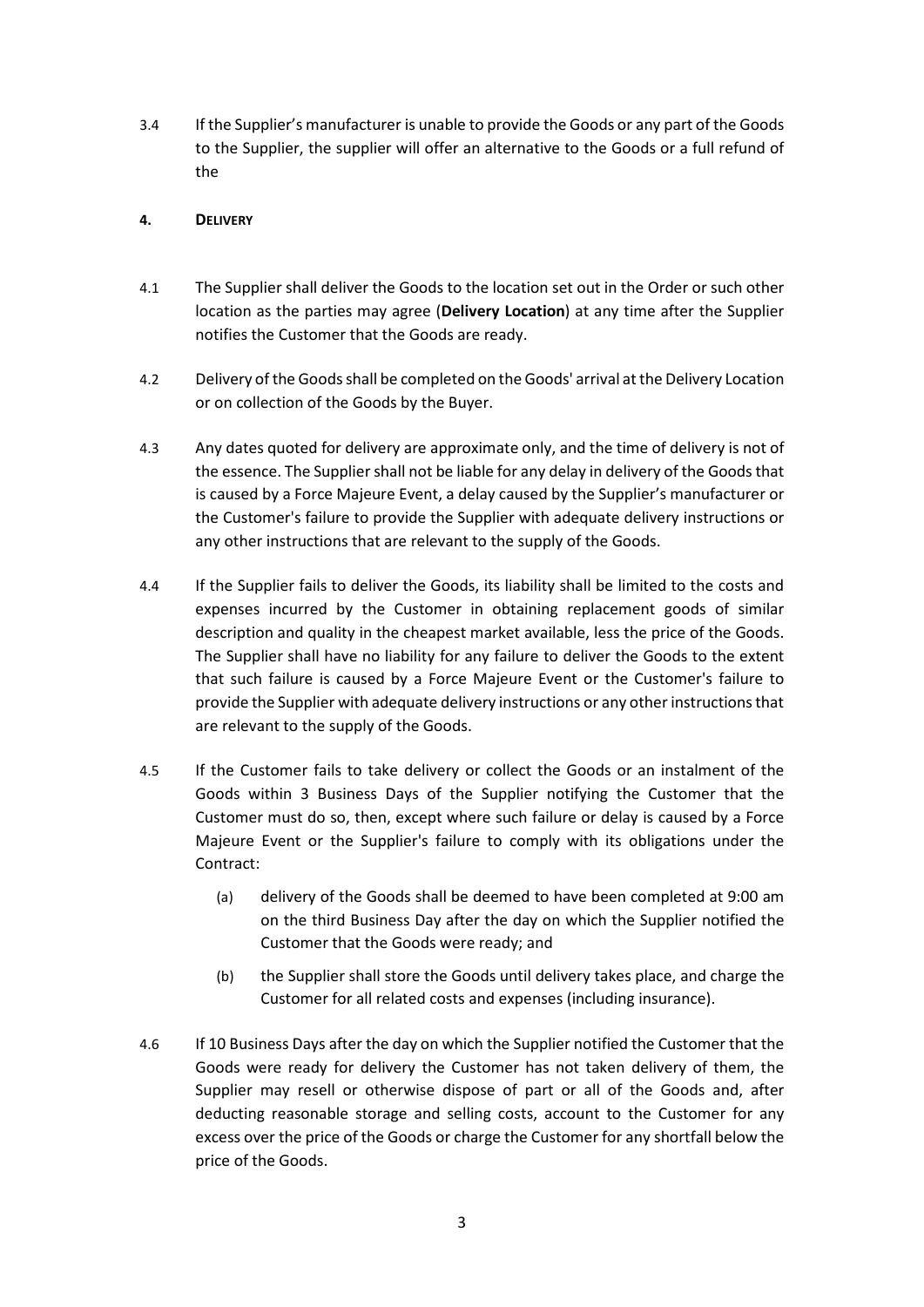4.7 The Supplier may deliver the Goods by instalments, which shall be invoiced and paid for separately. Each instalment shall constitute a separate Contract. Any delay in delivery or defect in an instalment shall not entitle the Customer to cancel any other instalment.

## **5. QUALITY**

- 5.1 The Supplier warrants that on delivery the Goods shall:
	- (a) conform in all material respects with the Specification;
	- (b) be free from material defects in design, material and workmanship;
	- (c) be of satisfactory quality (within the meaning of the Sale of Goods Act 1979);
	- (d) be fit for any purpose held out by the Supplier; and
	- (e) such warranty shall be given for the same period as given to the Supplier by their manufacturer from time to time **(warranty period**).
- 5.2 Subject to clause 5.3, if:
	- (a) the Customer gives notice in writing to the Supplier during the warranty period within a reasonable time of discovery that some or all of the Goods do not comply with the warranty set out in clause 5.1;
	- (b) the Supplier is given a reasonable opportunity of examining such Goods; and
	- (c) the Customer (if asked to do so by the Supplier) returns such Goods to the Supplier's place of business at the Supplier's cost,

the Supplier shall, at its option, repair or replace the defective Goods, or refund the price of the defective Goods in full.

- 5.3 The Supplier shall not be liable for Good's failure to comply with the warranty set out in clause 5.1 in any of the following events:
	- (a) the Customer makes any further use of such Goods after giving notice in accordance with clause 5.2; or
	- (b) the defect arises because the Customer failed to follow the Supplier's oral or written instructions as to the storage, commissioning, installation, use and maintenance of the Goods or (if there are none) good trade practice regarding the same; or
	- (c) the defect arises as a result of the Supplier following any drawing, design or Specification supplied by the Customer; or
	- (d) the Customer alters or repairs such Goods without the written consent of the Supplier; or
	- (e) the defect arises as a result of fair wear and tear, wilful damage, negligence, or abnormal storage or working conditions; or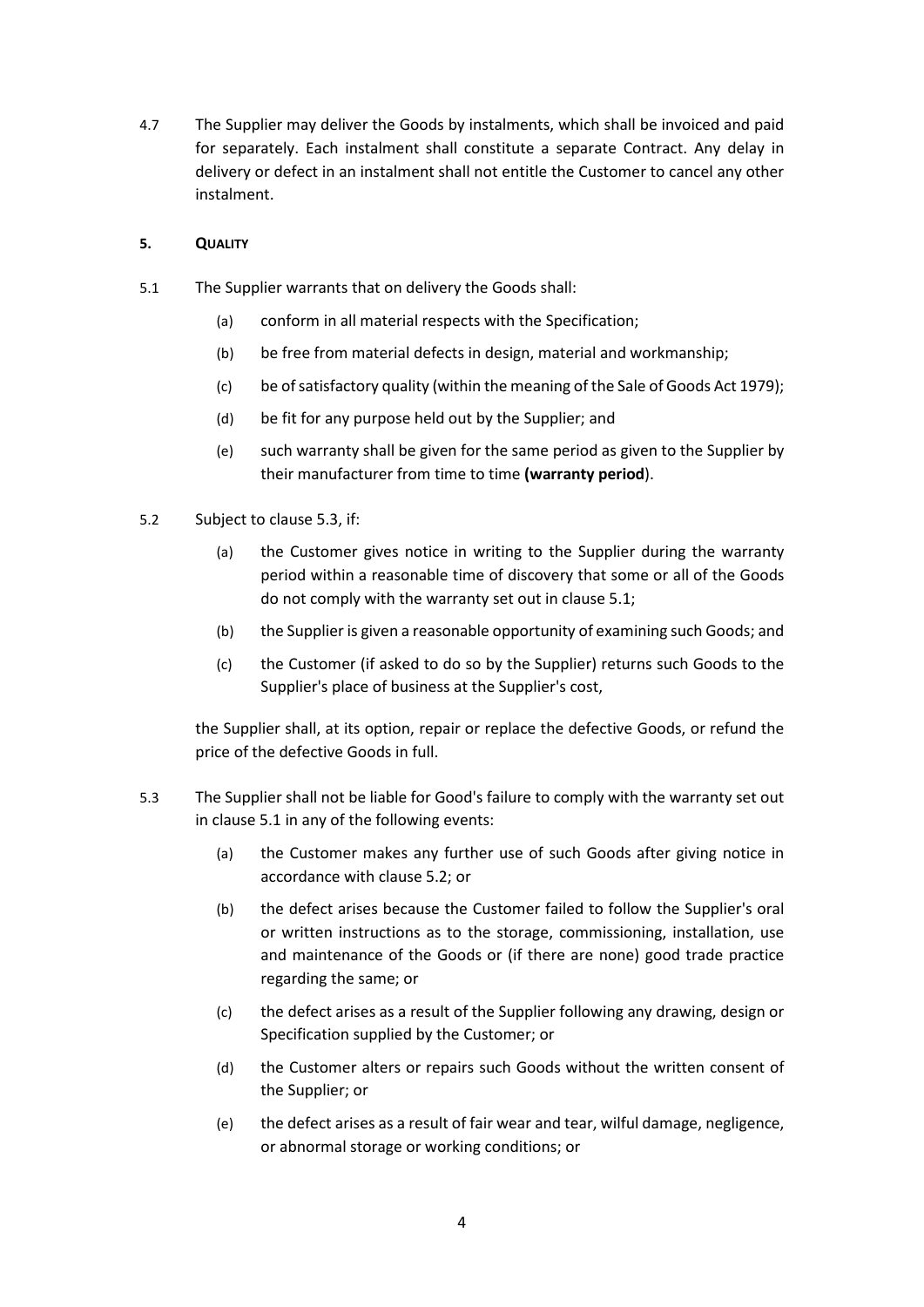- (f) the Goods differ from the Specification as a result of changes made to ensure they comply with applicable statutory or regulatory requirements.
- 5.4 Except as provided in this clause 5, the Supplier shall have no liability to the Customer in respect of the Goods' failure to comply with the warranty set out in clause 5.1.
- 5.5 The terms implied by sections 13 to 15 of the Sale of Goods Act 1979 are, to the fullest extent permitted by law, excluded from the Contract.
- 5.6 These Conditions shall apply to any repaired or replacement Goods supplied by the Supplier.

#### **6. TITLE AND RISK**

- 6.1 The risk in the Goods shall pass to the Customer on completion of delivery.
- 6.2 Title to the Goods shall not pass to the Customer until either:
	- (a) the Supplier receives payment in full (in cash or cleared funds) for the Goods and any other goods that the Supplier has supplied to the Customer, in which case title to the Goods shall pass at the time of payment of all such sums; or
	- (b) The Customer resells the Goods, in which case title to the Goods shall pass to the Customer at the time specified in clause 6.4;

whichever is earlier.

- 6.3 Until title to the Goods has passed to the Customer, the Customer shall:
	- (a) store the Goods separately from all other goods held by the Customer so that they remain readily identifiable as the Supplier's property;
	- (b) not remove, deface or obscure any identifying mark or packaging on or relating to the Goods;
	- (c) maintain the Goods in satisfactory condition and keep them insured against all risks for their full price from the date of delivery;
	- (d) notify the Supplier immediately if it becomes subject to any of the events listed in clause 8.2; and
	- (e) give the Supplier such information relating to the Goods as the Supplier may require from time to time.
- 6.4 Subject to clause 6.5, the Customer may resell or use the Goods in the ordinary course of its business (but not otherwise) before the Supplier receives payment for the Goods. However, if the Customer resells the Goods before that time:
	- (a) it does so as principal and not as the Supplier's agent; and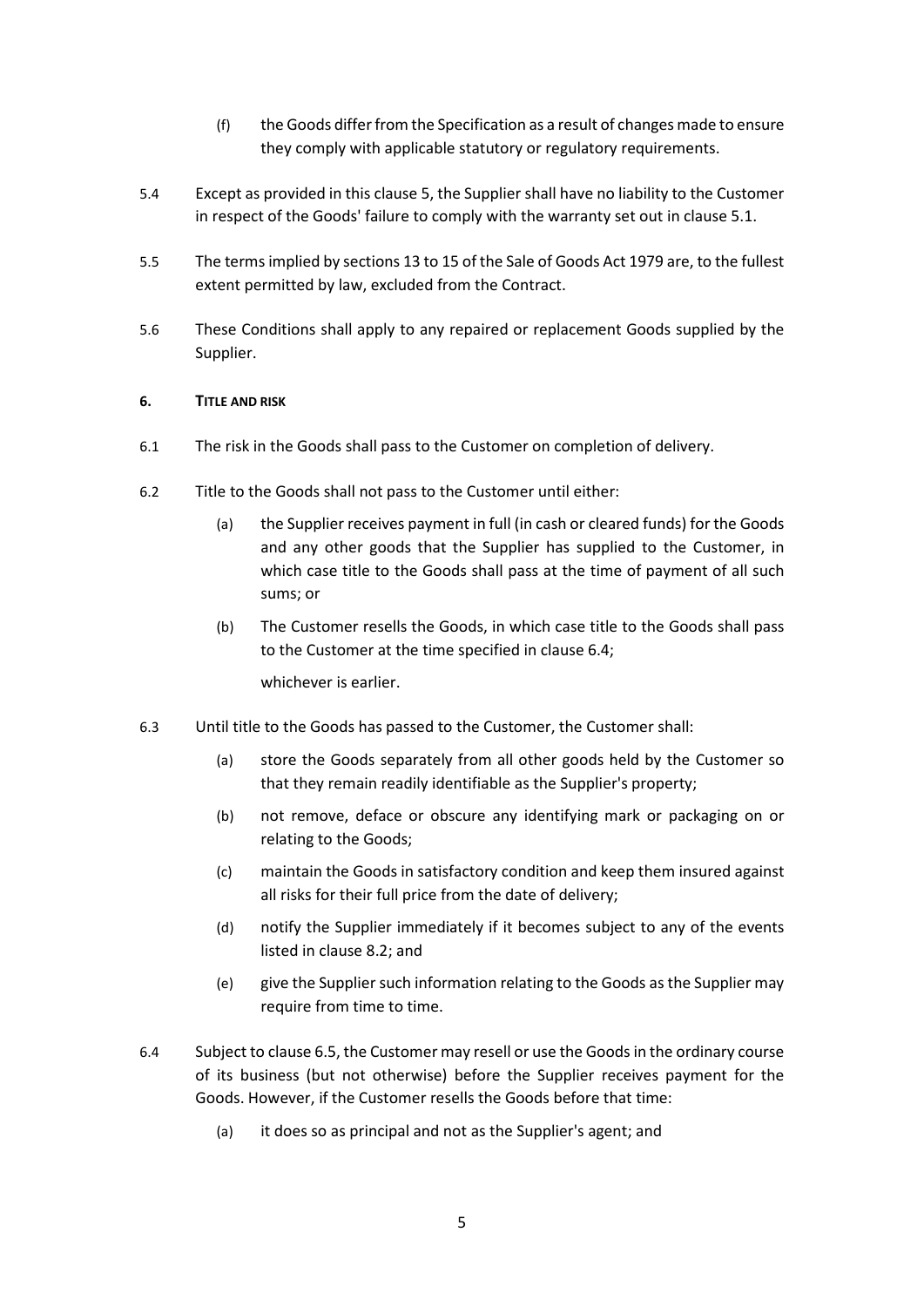- (b) title to the Goods shall pass from the Supplier to the Customer immediately before the time at which resale by the Customer occurs.
- 6.5 If before title to the Goods passes to the Customer the Customer becomes subject to any of the events listed in clause 8.2 then, without limiting any other right or remedy the Supplier may have:
	- (a) the Customer's right to resell the Goods or use them in the ordinary course of its business ceases immediately; and
	- (b) the Supplier may at any time:
		- (i) require the Customer to deliver up all Goods in its possession which have not been resold, or irrevocably incorporated into another product; and
		- (ii) if the Customer fails to do so promptly, enter any premises of the Customer or of any third party where the Goods are stored in order to recover them.

#### **7. PRICE AND PAYMENT**

- 7.1 The price of the Goods shall be the price set out in the Order, or, if no price is quoted, the price set out in the Supplier's published price list in force as at the date of delivery.
- 7.2 The Supplier may, by giving notice to the Customer at any time up to 10 Business Days before delivery, increase the price of the Goods to reflect any increase in the cost of the Goods that is due to:
	- (a) any factor beyond the Supplier's control (including foreign exchange fluctuations, increases in taxes and duties, and increases in labour, materials and other manufacturing costs); or
	- (b) any request by the Customer to change the delivery date(s), quantities or types of Goods ordered, or the Specification; or
	- (c) any delay caused by any instructions of the Customer or failure of the Customer to give the Supplier adequate or accurate information or instructions.
- 7.3 The charges of packaging, insurance and transport of the Goods, will be set out in the Order.
- 7.4 The price of the Goods is exclusive of amounts in respect of value added tax (**VAT**). The Customer shall, on receipt of a valid VAT invoice from the Supplier, pay to the Supplier such additional amounts in respect of VAT as are chargeable on the supply of the Goods.
- 7.5 The Supplier shall invoice the Customer for the Goods on the completion of delivery.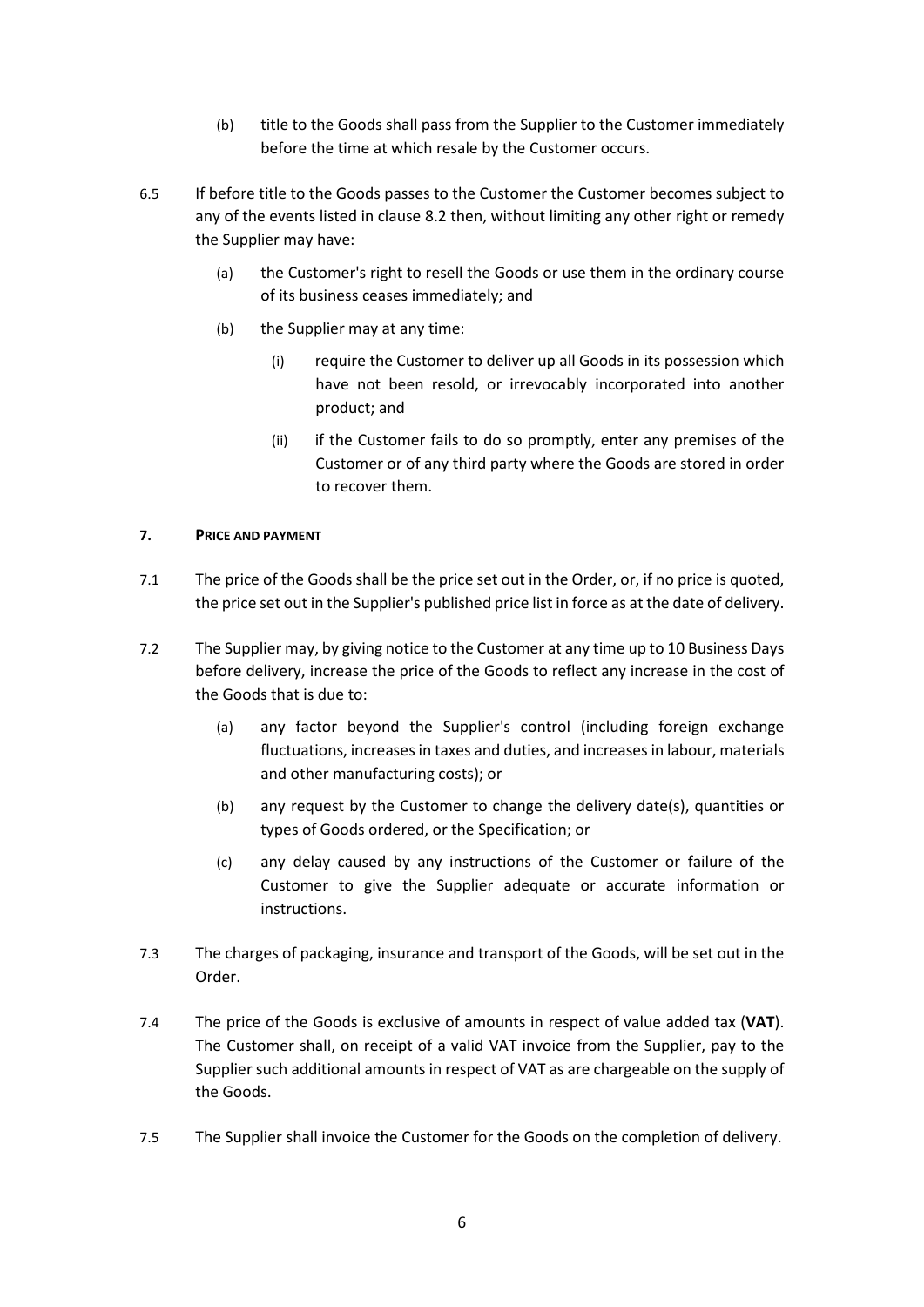- 7.6 The Customer shall pay the invoice in full and in cleared funds by the end of the month following the month the invoice was dated. Payment shall be made to the bank account nominated in writing by the Supplier. Time of payment is of the essence.
- 7.7 If the Customer fails to make any payment due to the Supplier under the Contract by the due date for payment, then the Customer shall pay interest on the overdue amount at the rate of 5% per annum above Barclays Bank PLC's base rate from time to time. Such interest shall accrue on a daily basis from the due date until actual payment of the overdue amount, whether before or after judgment. The Customer shall pay the interest together with the overdue amount.
- 7.8 If the Customer fails to make any payment due for an instalment the Supplier may require pre-payment of invoices prior to delivery for future instalments.
- 7.9 The Customer shall pay all amounts due under the Contract in full without any set-off, counterclaim, deduction or withholding (except for any deduction or withholding required by law). The Supplier may at any time, without limiting any other rights or remedies it may have, set off any amount owing to it by the Customer against any amount payable by the Supplier to the Customer.

#### **8. TERMINATION AND SUSPENSION**

- 8.1 If the Customer becomes subject to any of the events listed in clause 8.2, the Supplier may terminate the Contract with immediate effect by giving written notice to the Customer.
- 8.2 For the purposes of clause 8.1, the relevant events are:
	- (a) the Customer suspends, or threatens to suspend, payment of its debts, or is unable to pay its debts as they fall due or admits inability to pay its debts, or (being a company or limited liability partnership) is deemed unable to pay its debts within the meaning of section 123 of the Insolvency Act 1986, or (being an individual) is deemed either unable to pay its debts or as having no reasonable prospect of so doing, in either case, within the meaning of section 268 of the Insolvency Act 1986, or (being a partnership) has any partner to whom any of the foregoing apply;
	- (b) the Customer commences negotiations with all or any class of its creditors with a view to rescheduling any of its debts, or makes a proposal for or enters into any compromise or arrangement with its creditors other than (where the Customer is a company) where these events take place for the sole purpose of a scheme for a solvent amalgamation of the Customer with one or more other companies or the solvent reconstruction of the Customer;
	- (c) (being a company) a petition is filed, a notice is given, a resolution is passed, or an order is made, for or in connection with the winding up of the Customer, other than for the sole purpose of a scheme for a solvent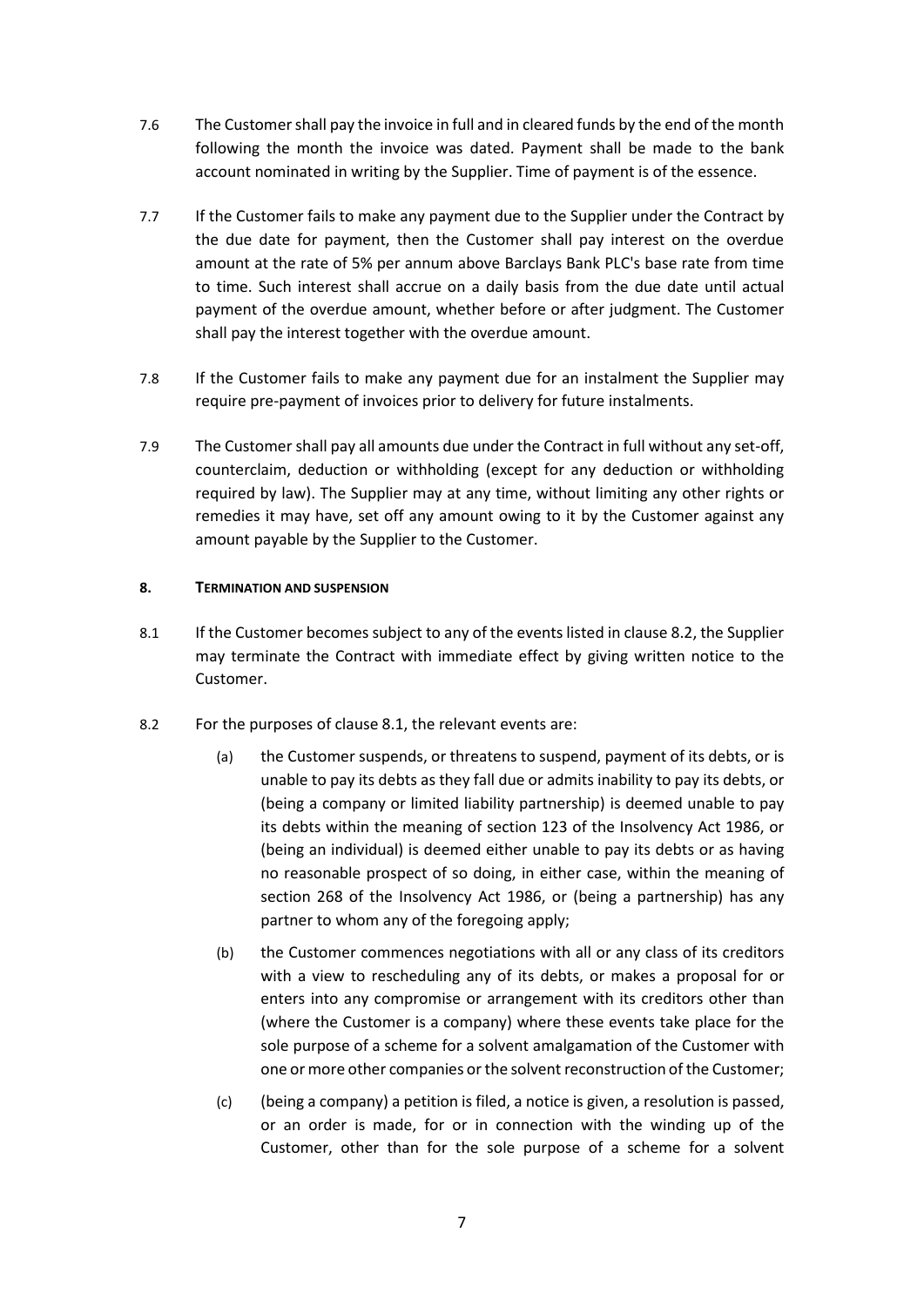amalgamation of the Customer with one or more other companies or the solvent reconstruction of the Customer;

- (d) (being a company) an application is made to court, or an order is made, for the appointment of an administrator or if a notice of intention to appoint an administrator is given or if an administrator is appointed over the Customer;
- (e) (being a company) the holder of a qualifying floating charge over the Customer's assets has become entitled to appoint or has appointed an administrative receiver;
- (f) a person becomes entitled to appoint a receiver over the Customer's assets or a receiver is appointed over the Customer's assets;
- (g) (being an individual) the Customer is the subject of a bankruptcy petition or order;
- (h) a creditor or encumbrancer of the Customer attaches or takes possession of, or a distress, execution, sequestration or other such process is levied or enforced on or sued against, the whole or any part of its assets and such attachment or process is not discharged within 14 days;
- (i) any event occurs, or proceeding is taken, with respect to the Customer in any jurisdiction to which it is subject that has an effect equivalent or similar to any of the events mentioned in clause 8.2(a) to clause 8.2(f) (inclusive);
- (j) the Customer suspends, threatens to suspends, ceases or threatens to cease to carry on all or a substantial part of its business;
- (k) the Customer's financial position deteriorates to such an extent that in the Supplier's opinion the Customer's capability to adequately fulfil its obligations under the Contract has been placed in jeopardy; and
- (l) (being an individual) the Customer dies or, by reason of illness or incapacity (whether mental or physical), is incapable of managing his or her own affairs or becomes a patient under any mental health legislation.
- 8.3 If the Supplier's manufacturer is unable to supply the Goods or any part of the Goods to the Supplier for any reason then the Customer will be offered a suitable alternative to the Goods, if available. If the alternative to the Goods is accepted by the Customer then the Order will be amended accordingly. If no suitable alternative to the Goods is available or the Customer chooses not to accept this, then either party may terminate the Contract with immediate effect by giving written notice to the other party.
- 8.4 Without limiting its other rights or remedies, the Supplier may suspend provision of the Goods under the Contract or any other contract between the Customer and the Supplier if the Customer becomes subject to any of the events listed in clause 8.2(a) to clause 8.2(i), or the Supplier reasonably believes that the Customer is about to become subject to any of them, or if the Customer fails to pay any amount due under this Contract on the due date for payment.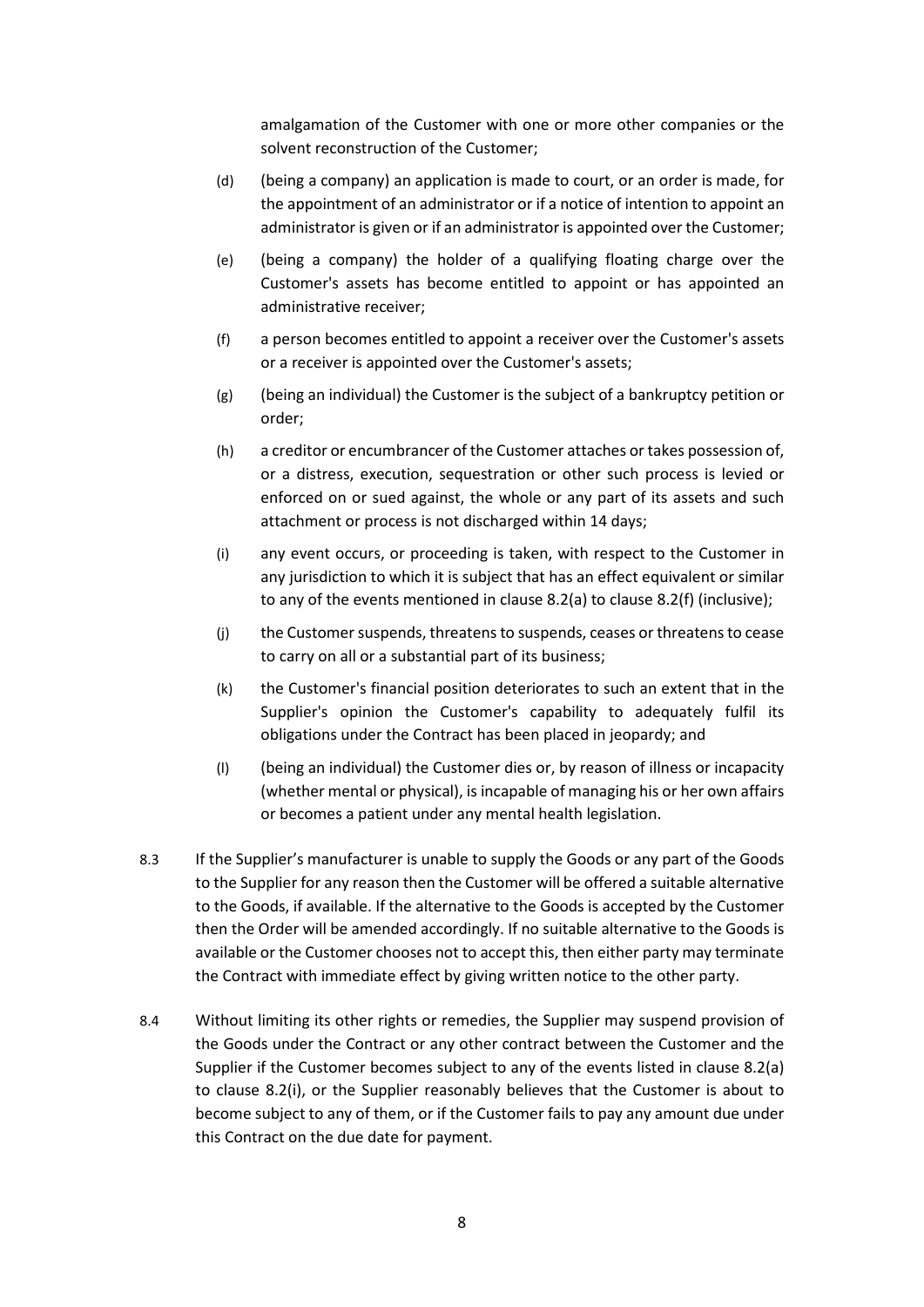- 8.5 On termination of the Contract for any reason the Customer shall immediately pay to the Supplier all of the Supplier's outstanding unpaid invoices and interest.
- 8.6 Termination of the Contract, however arising, shall not affect any of the parties' rights, remedies, obligations and liabilities that have accrued as at termination.
- 8.7 Clauses which expressly or by implication survive termination of the Contract shall continue in full force and effect.

#### **9. LIMITATION OF LIABILITY**

- 9.1 Nothing in these Conditions shall limit or exclude the Supplier's liability for:
	- (a) death or personal injury caused by its negligence, or the negligence of its employees, agents or subcontractors (as applicable); or
	- (b) fraud or fraudulent misrepresentation; or
	- (c) breach of the terms implied by section 12 of the Sale of Goods Act 1979; or
	- (d) defective products under the Consumer Protection Act 1987; or
	- (e) any matter in respect of which it would be unlawful for the Supplier to exclude or restrict liability.
- 9.2 Subject to clause 9.1:
	- (a) the Supplier shall under no circumstances whatever be liable to the Customer, whether in contract, tort (including negligence), breach of statutory duty, or otherwise, for any loss of profit, or any indirect or consequential loss arising under or in connection with the Contract; and
	- (b) the Supplier's total liability to the Customer in respect of all other losses arising under or in connection with the Contract, whether in contract, tort (including negligence), breach of statutory duty, or otherwise, shall in no circumstances exceed the total price of the Goods.

#### **10. FORCE MAJEURE**

Neither party shall be liable for any failure or delay in performing its obligations under the Contract to the extent that such failure or delay is caused by a Force Majeure Event. A Force Majeure Event means any event beyond a party's reasonable control, which by its nature could not have been foreseen, or, if it could have been foreseen, was unavoidable, including strikes, lock-outs or other industrial disputes (whether involving its own workforce or a third party's), failure of energy sources or transport network, acts of God, war, terrorism, riot, civil commotion, interference by civil or military authorities, national or international calamity, armed conflict, malicious damage, breakdown of plant or machinery, nuclear, chemical or biological contamination, sonic boom, explosions, collapse of building structures, fires, floods,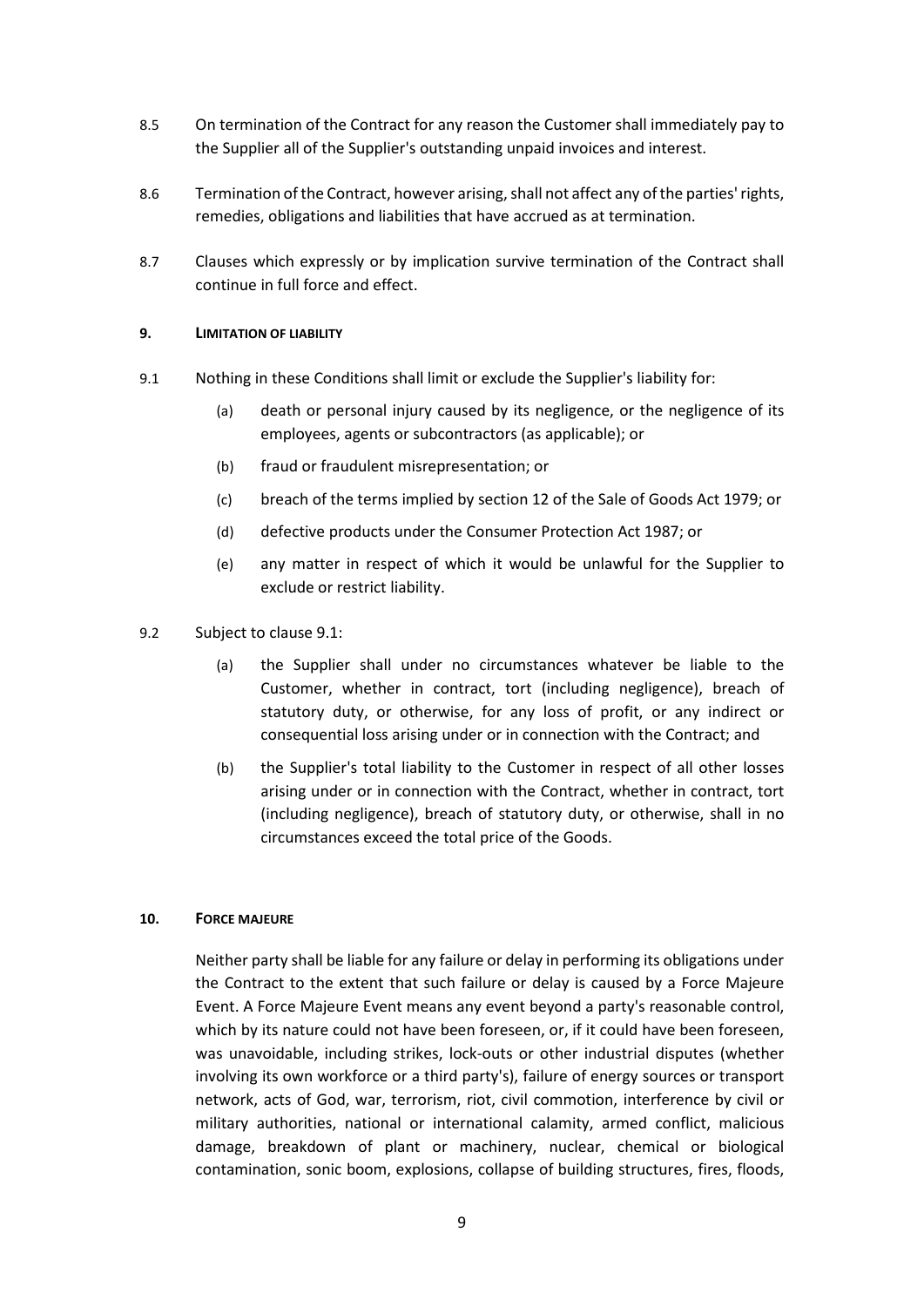storms, earthquakes, loss at sea, epidemics or similar events, natural disasters or extreme adverse weather conditions, or default of suppliers or subcontractors.

#### **11. GENERAL**

## 11.1 **Assignment and other dealings.**

- (a) The Supplier may at any time assign, transfer, mortgage, charge, subcontract or deal in any other manner with any or all of its rights or obligations under the Contract.
- (b) The Customer may not assign, transfer, mortgage, charge, subcontract, declare a trust over or deal in any other manner with any or all of its rights or obligations under the Contract without the prior written consent of the Supplier.
- 11.2 **Variation.** Except as set out in these Conditions, no variation of the Contract, including the introduction of any additional terms and conditions, shall be effective unless it is agreed in writing and signed by the Supplier.
- 11.3 **Waiver.** A waiver of any right or remedy under the Contract or law is only effective if given in writing and shall not be deemed a waiver of any subsequent breach or default. No failure or delay by a party to exercise any right or remedy provided under the Contract or by law shall constitute a waiver of that or any other right or remedy, nor shall it prevent or restrict the further exercise of that or any other right or remedy. No single or partial exercise of such right or remedy shall prevent or restrict the further exercise of that or any other right or remedy.

# 11.4 **Severance.**

- (a) If any provision or part-provision of the Contract is or becomes invalid, illegal or unenforceable, it shall be deemed modified to the minimum extent necessary to make it valid, legal and enforceable. If such modification is not possible, the relevant provision or part-provision shall be deemed deleted. Any modification to or deletion of a provision or part-provision under this clause shall not affect the validity and enforceability of the rest of the Contract.
- (b) If one party gives notice to the other of the possibility that any provision or part-provision of this Contract is invalid, illegal or unenforceable, the parties shall negotiate in good faith to amend such provision so that, as amended, it is legal, valid and enforceable, and, to the greatest extent possible, achieves the intended commercial result of the original provision.

#### 11.5 **Notices.**

(a) Any notice or other communication given to a party under or in connection with the Contract shall be in writing, addressed to that party at its registered office (if it is a company) or its principal place of business (in any other case),